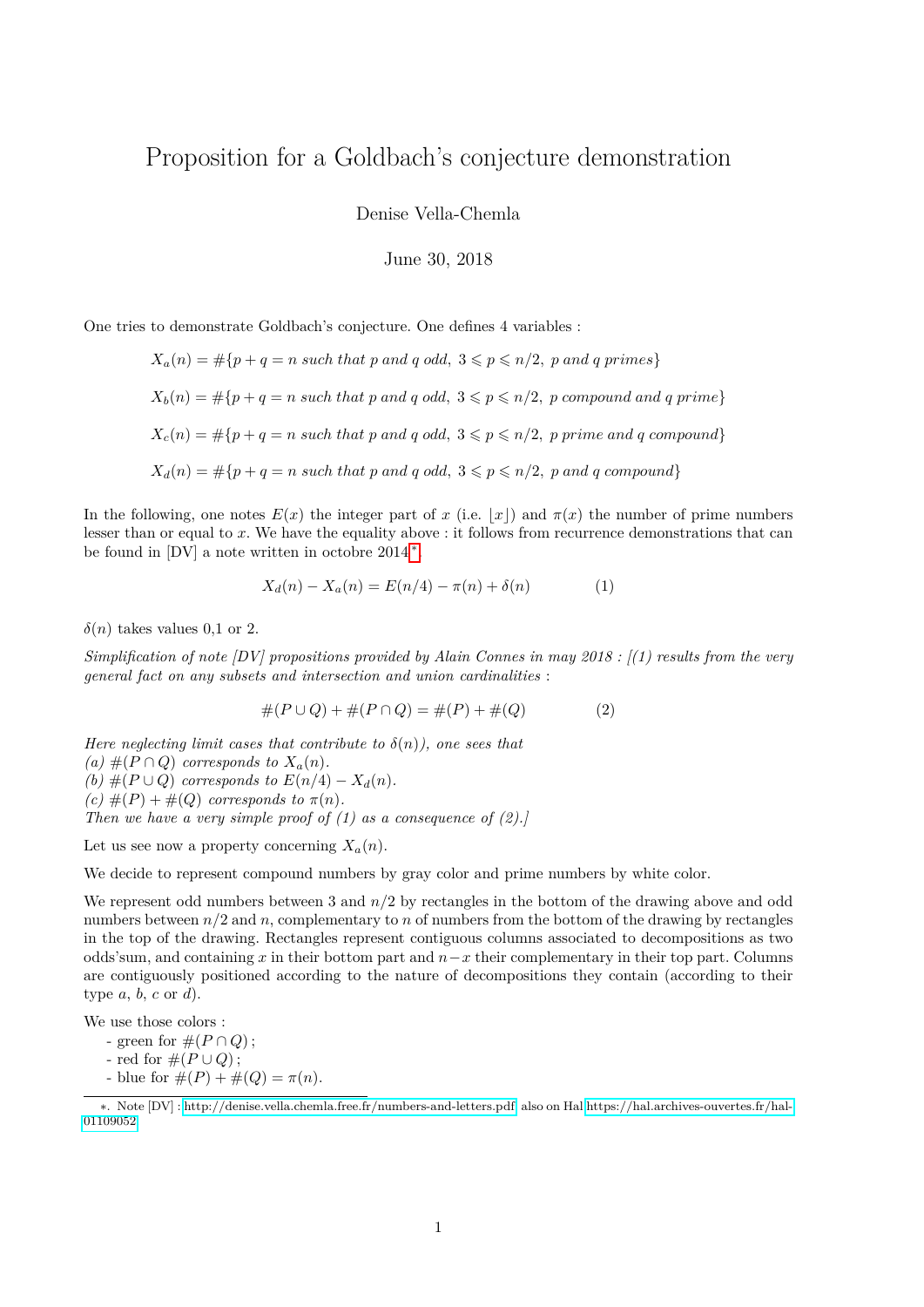

FIGURE 1 : *n*'decompositions contiguously positionned according to their nature

Let us remind the set identity  $(2)$ :  $\#(P) + \#(Q) - \#(P \cup Q) = \#(P \cap Q)$ .

and let's replace cardinals by associated variables, we obtain

$$
\pi(n) - E(n/4) + X_d(n) - \delta(n) = X_a(n)
$$

and we wish to have the insurance that  $X_a(n)$  is always strictly positive since it counts Goldbach's *n*'s decompositions (as sum of two primes).

Although, if we demonstrated that  $X_a(n) = X_d(n) - E(n/4) + \pi(n) - \delta(n)$  is a relation always verified, this relation doesn't guarantee that above a certain integer range,  $X_a(n)$  is always strictly positive.

We note

$$
Credit(n) = \sum_{3 \leq x \leq n/2} (BooleanPrime(x) \land \neg BooleanPrime(n-x) \land BooleanPrime(n+2-x))
$$
  
Debit(n) = 
$$
\sum_{3 \leq x \leq n/2} (BooleanPrime(x) \land BooleanPrime(n-x) \land \neg BooleanPrime(n+2-x))
$$

We find the following recurrence relation for  $X_a(n)$ , very accounting :

$$
X_a(n+2) = X_a(n) + Credit(n) - Debit(n) + BooleanPrime(\frac{n+2}{2})
$$

Adding the boolean  $BooleanPrime(\frac{n+2}{2})$  ensure  $X_a(n)$ 's positivity for all 2*p* with *p* prime, 2*p* verifying trivially Goldbach's conjecture.

Except those trivial cases of Goldbach's conjecture verification, we wish to demonstrate that  $X_a(n)$  is always greater than  $Debit(n)$ . We know that  $X_a(n)$  is always strictly positive below 4.10<sup>18</sup> (by computer calculations from Oliveira e Silva in 2014).

First we explain what ensure  $X_a(n)$  positivity for numbers  $n = 6k + 2$ .

Variables values arrays in annex show that for nearly all  $n = 6k + 2$  (notably in the second array), we have

$$
X_a(n) = Debit(n) + \epsilon(n).
$$

 $\epsilon(n)$  has either value 1 (when 3 is a Goldbach's decomponent of *n*, 1 being compound,  $3 + (n-3)$ ) decomposition is not counted by *Debit*(*n*)) or value 0.

We see studying  $Credit(n)$  and  $Debit(n)$  definitions that among prime numbers lesser than  $n/2$ , ones are counted by *Credit*(*n*) while the others are counted by *Debit*(*n*), because all prime numbers lesser than *n* can't be simultaneously Goldbach's decomponents of *n*. This argument ensure the strict positivity of *Credit*(*n*).

Let us see now why, in the case in which *n* is of the form  $6k + 2$ ,  $Debit(n) = X_a(n) - \epsilon(n)$ : in such a case, prime numbers of the form  $6k' - 1$  can't be Goldbach's decomponent of *n* because if it were the case,  $n - x = (6k + 2) - (6k' - 1) = 6(k - k') + 3$  would be divisible by 3. Prime numbers *x* that can be Goldbach's decomponents of *n* are thus of the form  $6k' + 1$ ; this fact has as consequance that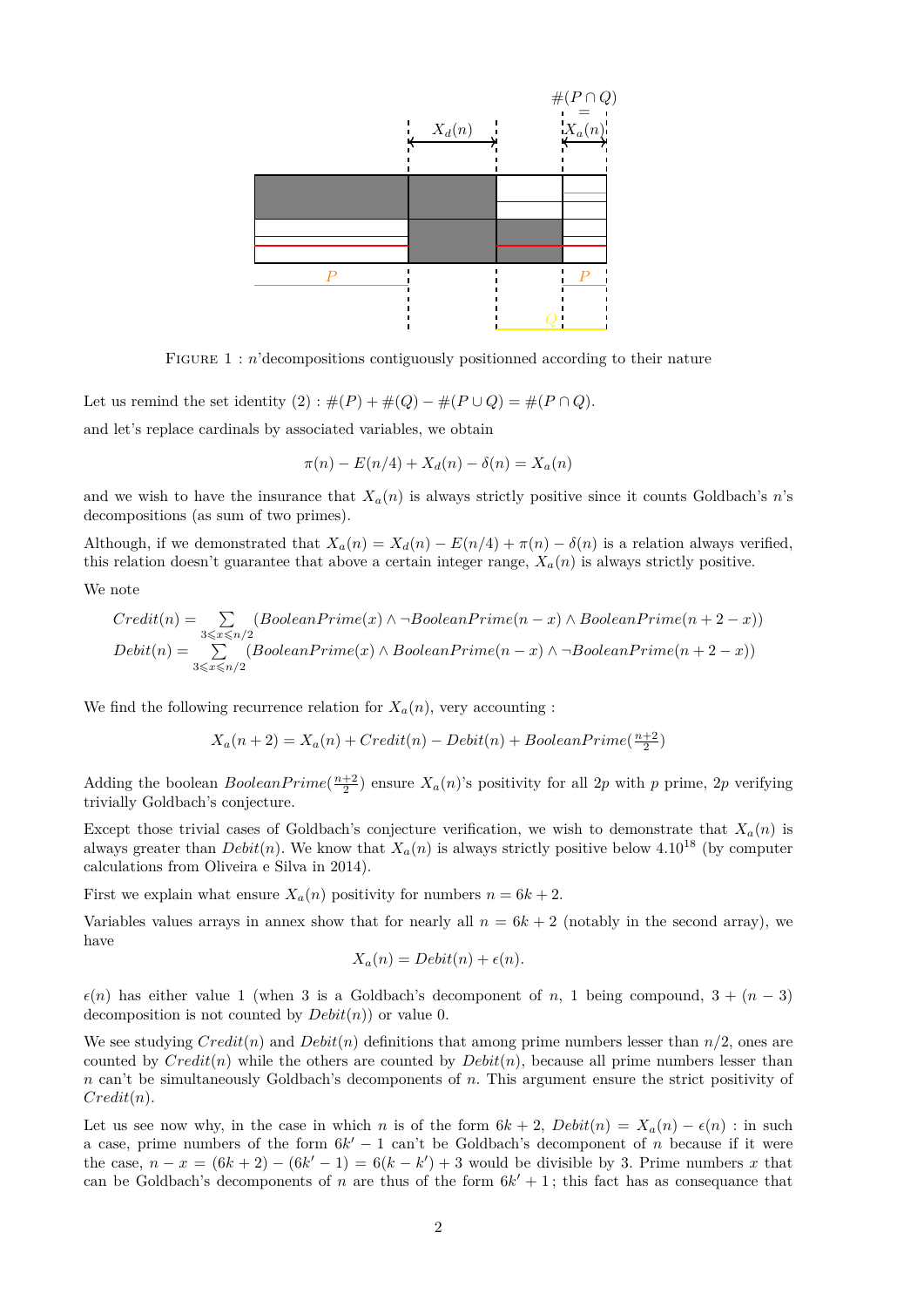$n+2-x = (6k+4) - (6k'+1) = 6(k-k') + 3$  is divisible by 3 and is thus countable as a debit. We have  $X_a(n) = Debit(n) + \epsilon(n)$ , that could implies  $X_a(n)$ 's vanishing but the *Credit*(*n*) addition, *Credit*(*n*) being strictly positive permits to avoid such a vanishing.

In the case where *n* is of the form 6*k* or  $6k+4$ , one sees that  $X_a(n)$  is always strictly greater than  $Debit(n)$ , what guarantees its strict positivity when one substracts  $Debit(n)$  to it. Let us try to explain why this is the case : by its definition,  $Debit(n)$  is the cardinality of a subset of the set of cardinal  $X_a(n)$  (indeed, *Debit*(*n*) counts Goldbach's decompositions of  $n = x + (n - x)$  such that  $n + 2 - x$  is not prime); if  $X_a(n)$ were equal to  $Debit(n)$ , we would have, from the definition of  $Debit(n)$ , for all Goldbach's decomposition of *n*, at the same time  $n - x$  prime and  $n + 2 - x$  prime, implying that  $x + (n + 2 - x)$  would be a Goldbach's decomposition of  $n+2$  (i.e. that all Goldbach's decompositions  $p1+p2$  of *n* would be inherited as Goldbach's decompositions  $p1 + (p2 + 2)$  by  $n + 2$ ). But we know by congruences study <sup>[†](#page-2-0)</sup> that *x* is as Goldbach's decompositions  $p_1 + (p_2 + 2)$  by  $n + 2$ ). But we know by congruences study that x is<br>a Goldbach's decomponent of *n* if and only if  $x \neq n \pmod{p}$  for every *p* lesser than  $\sqrt{n}$ . All those incongruences couldn't be verified all at the same time, on one side by *x* and *n*, and on the other side by *x* and  $n+2$ . This has as consequence that for even numbers *n* of the forms 6*k* and  $6k+4$ ,  $Debit(n) < X_a(n)$ and it implies, by inheritance from *n* to  $n + 2$ , that  $X_a(n)$  is strictly positive for all  $n \ge 6$ .

<span id="page-2-0"></span><sup>†</sup>. see for instance a october 2007 note, *Changer l'ordre sur les entiers pour comprendre le partage des décomposants de Goldbach* that can be downloaded at [http://denisevellachemla.eu.](http://denisevellachemla.eu)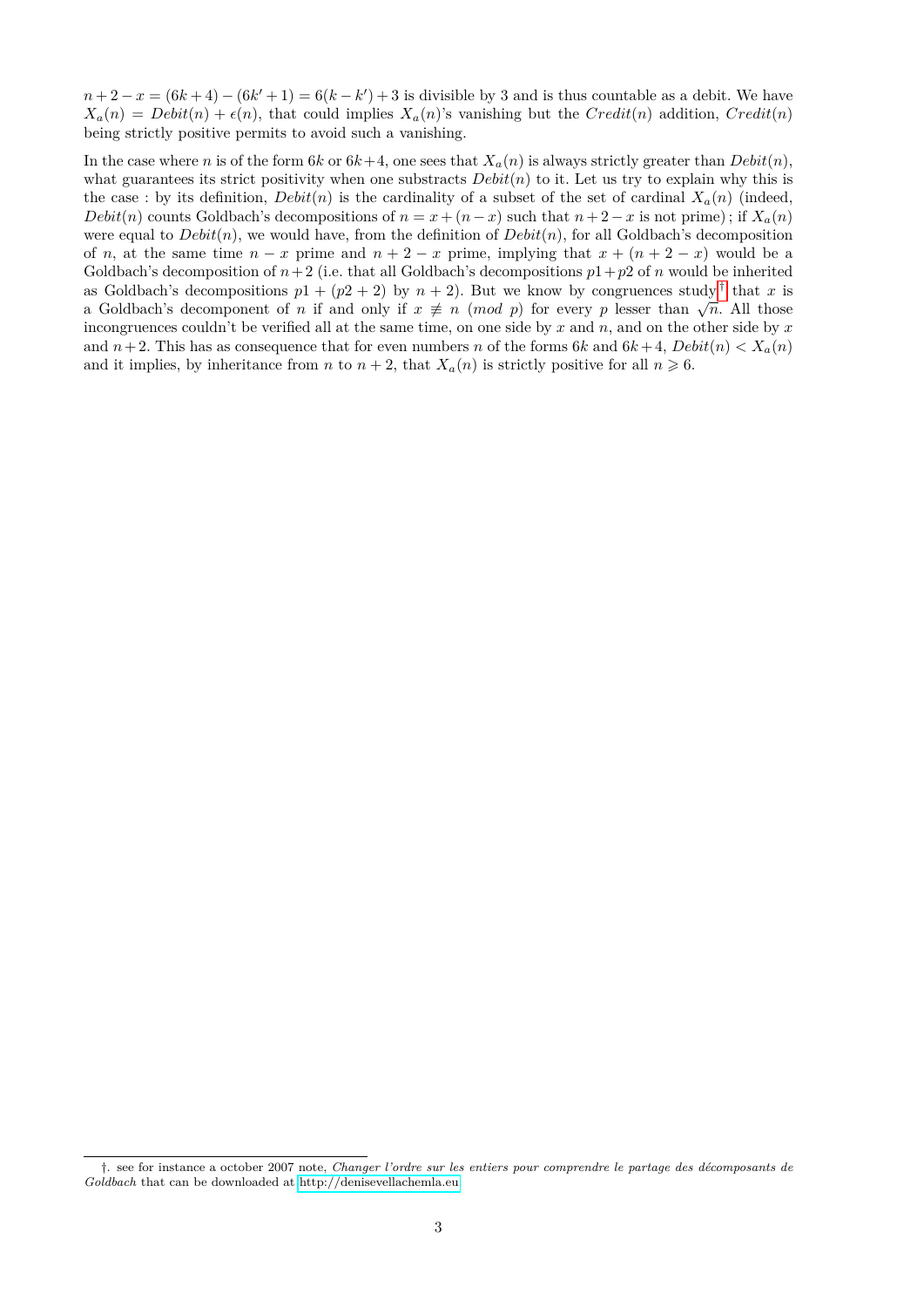| $\boldsymbol{n}$ | $\overline{X_a(n)}$     | $\overline{Credit}$                               | Debit                    | $BooleanPrime(\frac{n+2}{2})$ |
|------------------|-------------------------|---------------------------------------------------|--------------------------|-------------------------------|
| $\overline{6}$   | $\,1$                   | $\overline{0}$                                    | $\overline{0}$           |                               |
| $\,8\,$          | $\mathbf{1}$            | $\boldsymbol{0}$                                  | $\boldsymbol{0}$         | $\,1$                         |
| 10               | $\overline{2}$          | $\boldsymbol{0}$                                  | $\mathbf{1}$             |                               |
| 12               | $\mathbf{1}$            | $\mathbf 1$                                       | $\mathbf{1}$             | $\mathbf{1}$                  |
| 14               | $\overline{c}$          | $\mathbf{1}$                                      | $\mathbf{1}$             |                               |
| 16               | $\overline{2}$          | $\mathbf{1}$                                      | $\mathbf{1}$             |                               |
| 18               | $\overline{\mathbf{c}}$ | $\mathbf{1}$                                      | $\mathbf{1}$             |                               |
| <b>20</b>        | $\overline{2}$          | $\mathbf{1}$                                      | $\mathbf{1}$             | $\mathbf{1}$                  |
| 22               | 3                       | $\mathbf{1}$                                      | $\mathbf{1}$             |                               |
| 24               | 3                       | $\mathbf{1}$                                      | $\overline{2}$           | $\mathbf{1}$                  |
| 26               | 3                       | $\overline{c}$                                    | 3                        |                               |
| <b>28</b>        | $\overline{c}$          | $\overline{2}$                                    | $\mathbf{1}$             |                               |
| $30\,$           | 3                       | $\mathbf{1}$                                      | $\overline{c}$           |                               |
| 32               | $\overline{2}$          | $\overline{2}$                                    | $\mathbf{1}$             | $\mathbf{1}$                  |
| 34               | $\overline{4}$          | $\overline{2}$                                    |                          |                               |
| 36               | $\overline{4}$          | $\overline{0}$                                    |                          | $\mathbf{1}$                  |
| 38               | $\overline{2}$          | 3                                                 |                          |                               |
| 40               | 3                       | 3                                                 |                          |                               |
| 42               | $\overline{4}$          |                                                   |                          |                               |
| 44               | $\boldsymbol{3}$        | $\begin{smallmatrix}2&&2\&3\2&3\end{smallmatrix}$ | $2\ 3\ 2\ 2\ 3\ 2\ 2\ 3$ | $\mathbf{1}$                  |
| 46               | $\overline{4}$          |                                                   |                          |                               |
| 48               | $\mathbf 5$             |                                                   |                          |                               |
| 50               | $\overline{4}$          |                                                   | $\overline{4}$           |                               |
| 52               | $\boldsymbol{3}$        | 3                                                 | $\mathbf{1}$             |                               |
| 54               | $\mathbf 5$             | $\overline{2}$                                    | $\overline{4}$           |                               |
| 56               | 3                       | $\overline{3}$                                    | 3                        | $\mathbf{1}$                  |
| 58               | $\overline{4}$          | $\overline{4}$                                    |                          |                               |
| 60               | $\,$ 6 $\,$             | $\mathbf{1}$                                      | $2\,5\,2\,3\,5\,2\,3$    | $\mathbf{1}$                  |
| 62               | $\boldsymbol{3}$        | $\overline{4}$                                    |                          |                               |
| 64               | $\mathbf 5$             | $\overline{4}$                                    |                          |                               |
| 66               | $\,$ 6 $\,$             | $\mathbf{1}$                                      |                          |                               |
| 68               | $\overline{2}$          | $\overline{5}$                                    |                          |                               |
| 70               | $\overline{5}$          | $\overline{4}$                                    |                          |                               |
| 72               | $\,$ 6 $\,$             | $\overline{\mathbf{c}}$                           | $\overline{4}$           | $\mathbf{1}$                  |
| 74               | $\overline{5}$          | $\overline{4}$                                    | $\overline{4}$           |                               |
| 76               | $\overline{5}$          | $\overline{5}$                                    | 3                        |                               |
| 78               | $\overline{7}$          | $\mathbf{1}$                                      | $\overline{4}$           |                               |
| 80               | $\overline{4}$          | $\overline{4}$                                    | $\overline{4}$           | $\,1$                         |
| 82               | $\overline{5}$          | $\overline{5}$                                    |                          |                               |
| 84               | 8                       | 3                                                 | $\frac{2}{7}$            | $\mathbf{1}$                  |
| 86               | $\overline{5}$          | $\overline{4}$                                    | $\overline{5}$           |                               |
| 88               | $\overline{4}$          | $\overline{7}$                                    | $\overline{2}$           |                               |
| 90               | $\overline{9}$          | $\overline{2}$                                    | $\overline{7}$           |                               |
| 92               | $\overline{4}$          | $\overline{4}$                                    | $\overline{4}$           | $\mathbf{1}$                  |
| 94               | $\overline{5}$          | $\boldsymbol{6}$                                  | $\overline{4}$           |                               |
| 96               | $\overline{7}$          | $\overline{2}$                                    | $\boldsymbol{6}$         |                               |
| 98               | 3                       | $\overline{6}$                                    | 3                        |                               |
| 100              | $\sqrt{6}$              | $\boldsymbol{6}$                                  | $\overline{4}$           |                               |

*Annex 1a : variables values array for even numbers between 6 and 100*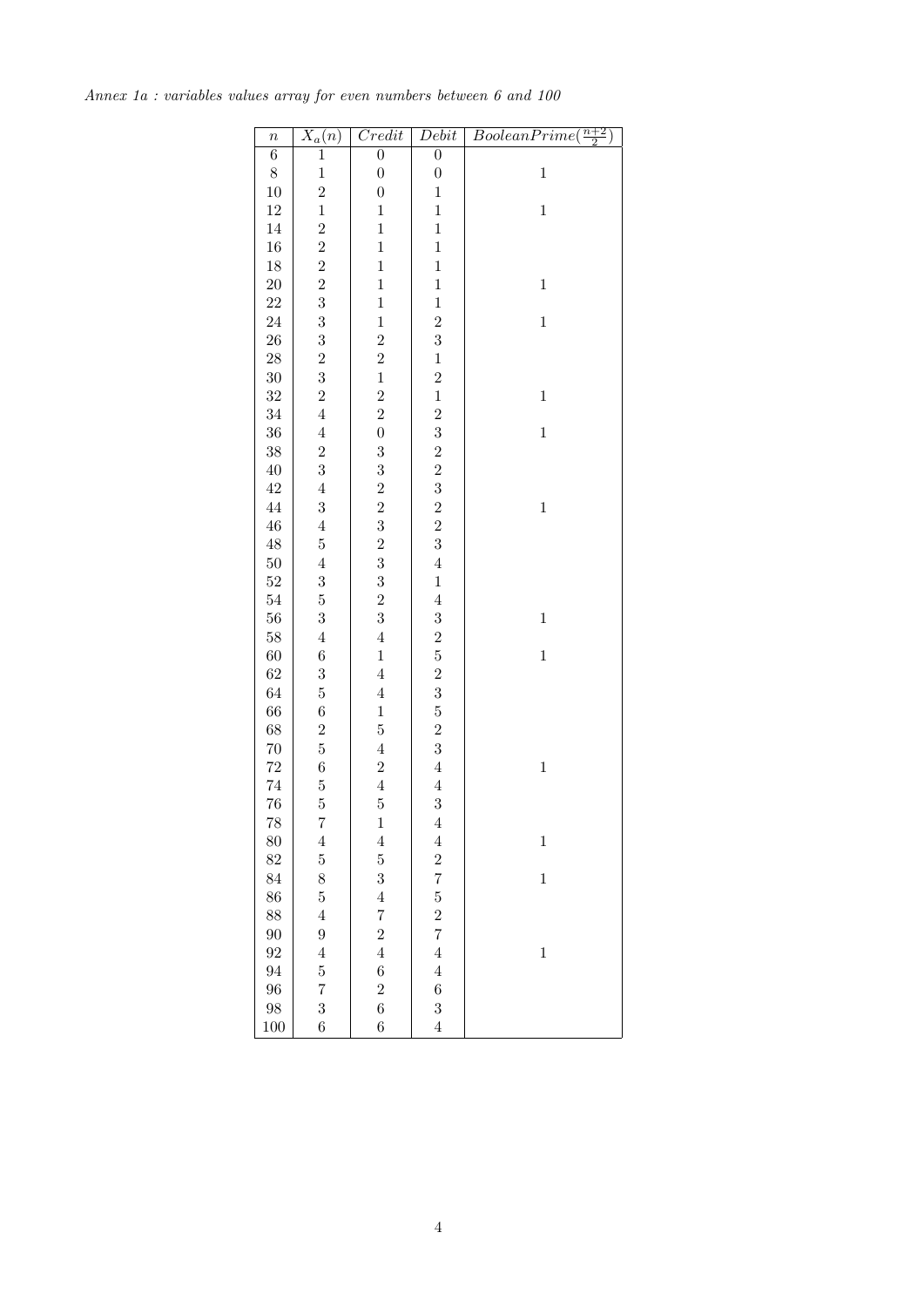*Annex 1b : variables values array for even numbers between 99 900 and 100 000*

| $\it{n}$ | $X_a(n)$ | Credit | Debit | $BooleanPrime(\frac{n+2}{2})$ |
|----------|----------|--------|-------|-------------------------------|
| 99900    | 1655     | 475    | 1436  |                               |
| 99902    | 694      | 731    | 694   |                               |
| 99904    | 731      | 1053   | 577   |                               |
| 99906    | 1207     | 506    | 1091  |                               |
| 99908    | 622      | 824    | 622   |                               |
| 99910    | 824      | 1097   | 633   |                               |
| 99912    | 1288     | 484    | 1176  | $\mathbf{1}$                  |
| 99914    | 597      | 617    | 597   |                               |
| 99916    | 617      | 1435   | 452   |                               |
| 99918    | 1600     | 541    | 1352  |                               |
| 99920    | 789      | 601    | 789   |                               |
| 99922    | 601      | 1212   | 464   |                               |
| 99924    | 1349     | 510    | 1223  |                               |
| 99926    | 636      | 586    | 636   |                               |
| 99928    | 586      | 1424   | 420   |                               |
| 99930    | 1590     | 538    | 1383  |                               |
| 99932    | 745      | 630    | 745   |                               |
| 99934    | 630      | 1107   | 508   |                               |
| 99936    | 1229     | 467    | 1109  |                               |
| 99938    | 587      | 859    | 587   |                               |
| 99940    | 859      | 1015   | 675   |                               |
| 99942    | 1199     | 541    | 1064  |                               |
| 99944    | 676      | 835    | 676   |                               |
| 99946    | 835      | 1010   | 665   |                               |
| 99948    | 1180     | 630    | 1000  |                               |
| 99950    | 810      | 613    | 810   |                               |
| 99952    | 613      | 1089   | 508   |                               |
| 99954    | 1194     | 494    | 1083  |                               |
| 99956    | 605      | 660    | 605   |                               |
| 99958    | 660      | 1802   | 399   |                               |
| 99960    | 2063     | 374    | 1819  |                               |
| 99962    | 618      | 606    | 618   |                               |
| 99964    | 606      | 1113   | 497   |                               |
| 99966    | 1222     | 565    | 1079  |                               |
| 99968    | 708      | 900    | 708   |                               |
| 99970    | 900      | 1009   | 719   |                               |
| 99972    | 1190     | 587    | 1041  |                               |
| 99974    | 736      | 601    | 736   |                               |
| 99976    | 601      | 1140   | 477   |                               |
| 99978    | 1264     | 620    | 1083  |                               |
| 99980    | 801      | 607    | 801   | $\mathbf{1}$                  |
| 99982    | 608      | 1092   | 484   |                               |
| 99984    | 1216     | 475    | 1089  | $\mathbf{1}$                  |
| 99986    | 603      | 736    | 603   |                               |
| 99988    | 736      | 1596   | 477   |                               |
| 99990    | 1855     | 425    | 1642  |                               |
| 99992    | 638      | 650    | 637   |                               |
| 99994    | 651      | 1163   | 511   |                               |
| 99996    | 1303     | 478    | 1177  | $\mathbf{1}$                  |
| 99998    | 605      | 810    | 605   |                               |
| 100000   | 810      | 1213   | 600   |                               |